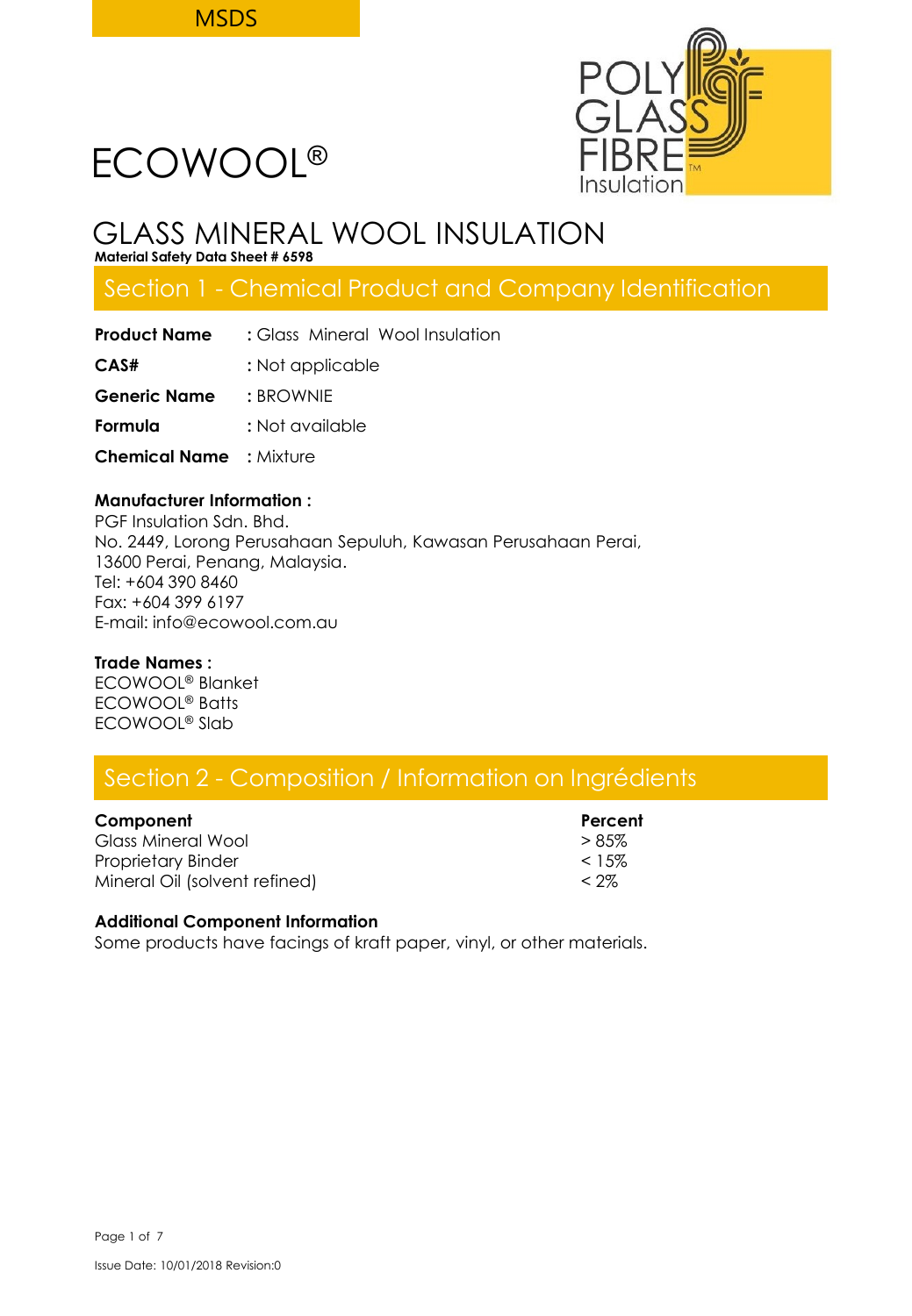

### Section 3 - Hazards Identification

### **Appearance and Odor**

### **Emergency Overview**

Glass Mineral Wool blanket, board or sectional pipe; light brown with or without facings. No significant odor.

Inhalation of excessive amounts of dust from the product may cause temporary upper respiratory irritation and/or congestion—remove individual to fresh air.

### **Summary**

### **Potential Health Effects**

Breathing dust from this product may cause a scratchy throat, congestion, and slight coughing. Getting dust or fibres on the skin, or in the eyes may cause itching, rash, or redness. Additional health and safety information is provided in Section 11 of this material safety data sheet.

### **Inhalation**

Irritation of the upper respiratory tract (scratchy throat), coughing, and congestion may occur in extreme exposures.

### **Skin**

Temporary irritation (itching) or redness may occur.

### **Absorption**

Not applicable

### **Ingestion**

This product is not intended to be ingested (eaten). If ingested, it may cause temporary irritation to the gastrointestinal (digestive) tract.

### **Eyes**

Temporary irritation (itching) or redness may occur.

### **Ears**

Temporary irritation (itching) or redness may occur.

### **Primary Routes of Entry (Exposure)**

Inhalation (breathing dust), skin, and eye contact.

### **Target Organs**

Nose (nasal passages), throat, lungs, skin, eyes.

### **Medical Conditions Aggravated by Exposure**

Pre-existing chronic respiratory, skin, or eye diseases or conditions.

### Section 4 - First Aid Measures

### **First Aid: Inhalation**

Remove to fresh air. Drink water to clear throat, and blow nose to remove dust.

### **First Aid: Skin**

Wash gently with soap and warm water to remove dust. Wash hands before eating or using the restroom.

### **First Aid: Ingestion**

Product is not intended to be ingested or eaten. If this product is ingested, irritation of the gastrointestinal (GI) tract may occur, and should be treated symptomatically. Rinse mouth with water to remove fibres, and drink plenty of water to help reduce the irritation. No chronic effects are expected following ingestion.

Page 2 of 7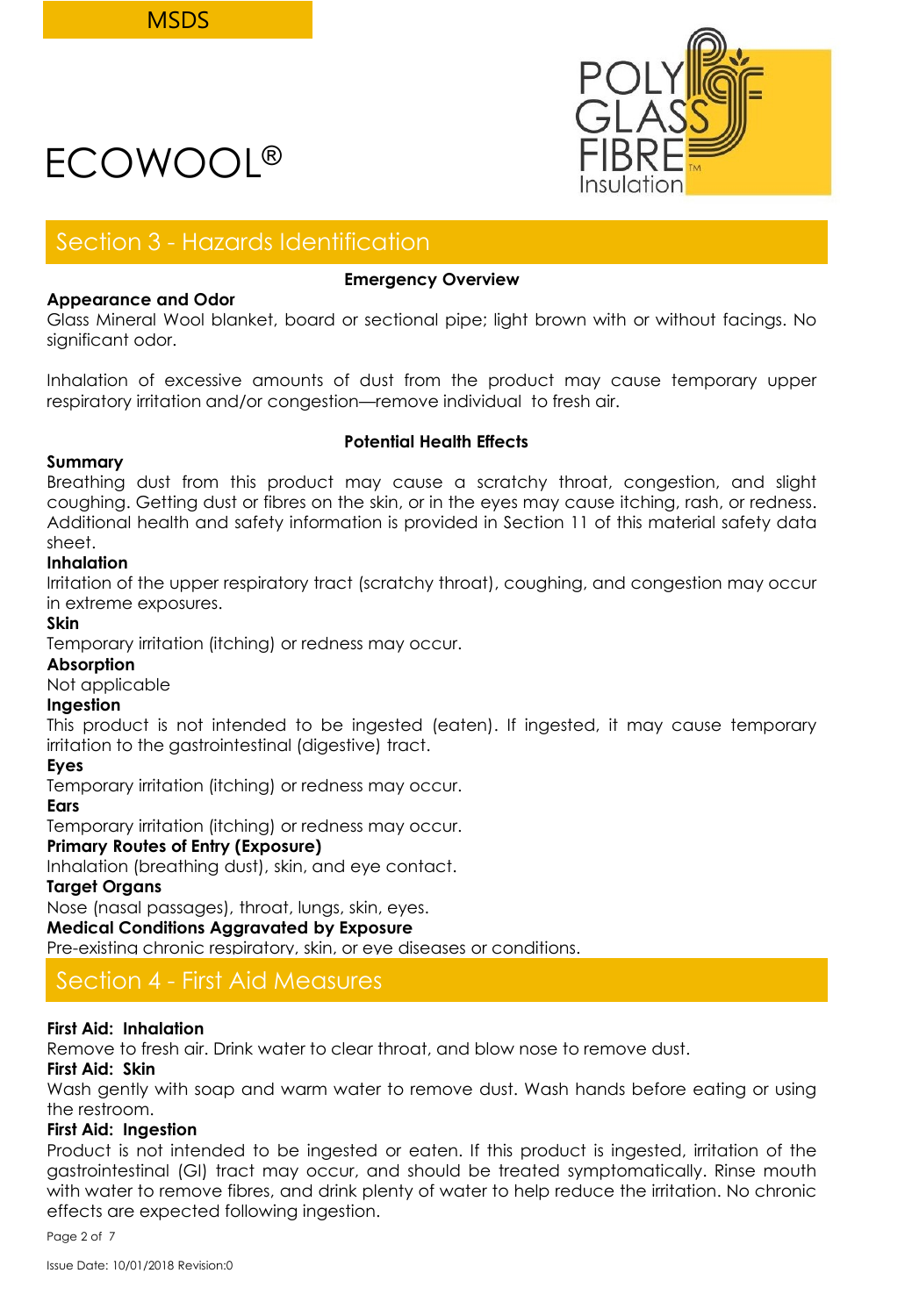### **First Aid: Eyes**

Do not rub or scratch your eyes. Dust particles may cause the eye to be scratched. Flush eyes with large amounts of water for 5-15 minutes. If irritation persists, contact a medical professional.

### **First Aid: Ears**

Do not rub or scratch the ear if itching occurs. Wash gently with soap and warm water to remove dust or fibres.

### **First Aid: Notes to Physician**

This product is a mechanical irritant, and is not expected to produce any chronic health effects from acute exposures. Treatment should be directed toward removing the source of irritation with symptomatic treatment as necessary.

## Section 5 - Fire Fighting Measures

| <b>Flash Point</b>                                  | : Not applicable | <b>Method Used:</b> Not applicable |
|-----------------------------------------------------|------------------|------------------------------------|
| <b>Upper Flammable Limit (UFL)</b> : Not applicable |                  |                                    |
| Lower Flammable Limit (LFL) : Not applicable        |                  |                                    |
| Auto Ignition                                       | : Not determined |                                    |
| <b>Flammability Classification</b>                  | : Not determined |                                    |
| <b>Rate of Burning</b>                              | : Not determined |                                    |
| <b>General Fire Hazards</b>                         |                  |                                    |

There is no potential for spontaneous fire or explosion.

### **Extinguishing Media**

Carbon dioxide (CO $_2$ ), water, water fog, dry chemical.

### **Fire Fighting Equipment/Instructions**

No special procedures are expected to be necessary for this product. Normal fire fighting procedures should be followed to avoid inhalation of smoke and gases.

### Section 6 - Accidental Release Measures

### **Containment Procedures**

Pick up large pieces. Vacuum dusts. If sweeping is necessary, use a dust suppressant such as water. Do not dry sweep dust accumulation or use compressed air for clean-up. These procedures will help to minimize potential exposures.

### **Clean-Up Procedures**

Avoid the generation of dusts during clean-up.

## Section 7 - Handling and Storage

### **Handling Procedures**

Use protective equipment as described in Section 8 of this material safety data sheet when handling uncontained material.

### **Storage Procedures**

Warehouse storage should be in accordance with package directions, if any. Material should be kept clean, dry, and protected from moisture.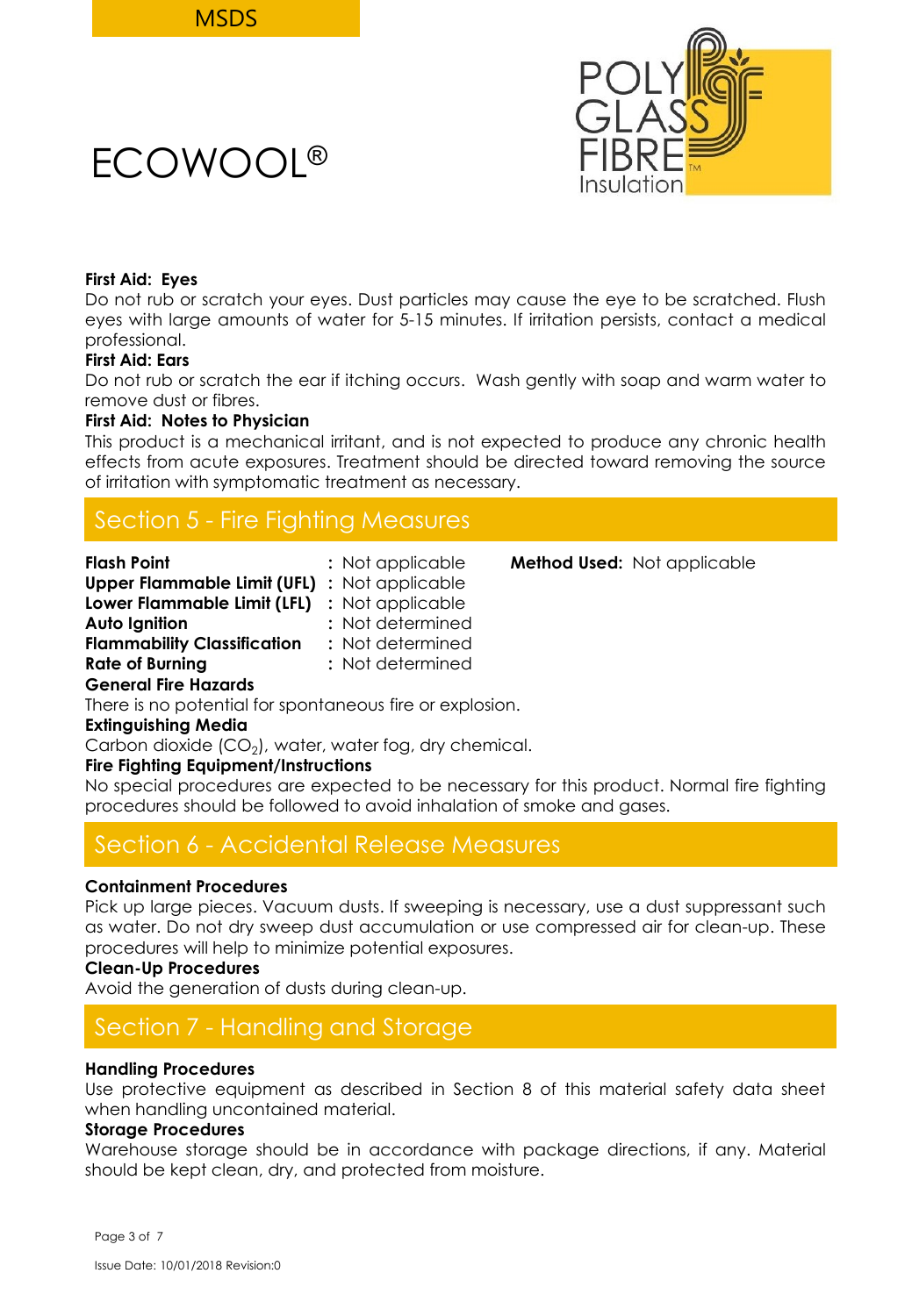

### Section 8 - Exposure Controls / Personal Protection

### **PERSONAL PROTECTIVE EQUIPMENT**

#### **Personal Protective Equipment: Eyes/Face**

Safety glasses with side shields are recommended to keep dust out of the eyes.

### **Personal Protective Equipment: Ears**

Use ear protection (earplugs, hood, or earmuffs) to prevent airborne dust or glass mineral wool fibres from entering the ear, if necessary.

### **Personal Protective Equipment: Skin**

Leather or cotton gloves should be worn to prevent skin contact and irritation. Barrier creams may also be used to reduce skin contact and irritation caused by glass mineral wool fibre.

### **Personal Protective Equipment: Respiratory**

A respirator should be used if ventilation is unavailable, or is inadequate for keeping dust and fibre levels below the applicable exposure limits. In those cases, use a NIOSH-certified disposable or reusable particulate respirator with an efficiency rating of N95 or higher (under 42 CFR 84) when working with this product. For exposures up to five times the established exposure limits use a quarter-mask respirator, rated N95 or higher; and for exposures up to ten times the established exposure limits use a half-mask respirator (e.g., MSA's DM-11, Racal's Delta N95, 3M's 8210), rated N95 or higher. Operations such as sawing, blowing, tear out, and spraying may generate airborne fibre concentrations requiring a higher level of respiratory protection. For exposures up to 50 times the established exposure limits use a full-face respirator, rated N99 or higher.

#### **Ventilation**

In fixed manufacturing settings, local exhaust ventilation should be provided at areas of cutting to remove airborne dust and fibre. General dilution ventilation should be provided as necessary to keep airborne dust and glass mineral wool fibres below the applicable exposure limits and guidelines. The need for ventilation systems should be evaluated by a professional industrial hygienist, while the design of specific ventilation systems should be conducted by a professional engineer.

### **Personal Protective Equipment: General**

Wear a cap, a loose-fitting, long-sleeved shirt and long pants to protect skin from irritation. Exposed skin areas should be washed with soap and warm water after handling or working with glass mineral wool. Clothing should be washed separately from other clothes, and the washer should be rinsed thoroughly (run empty for a complete wash cycle). This will reduce the chances of glass mineral wool fibre being transferred to other clothing.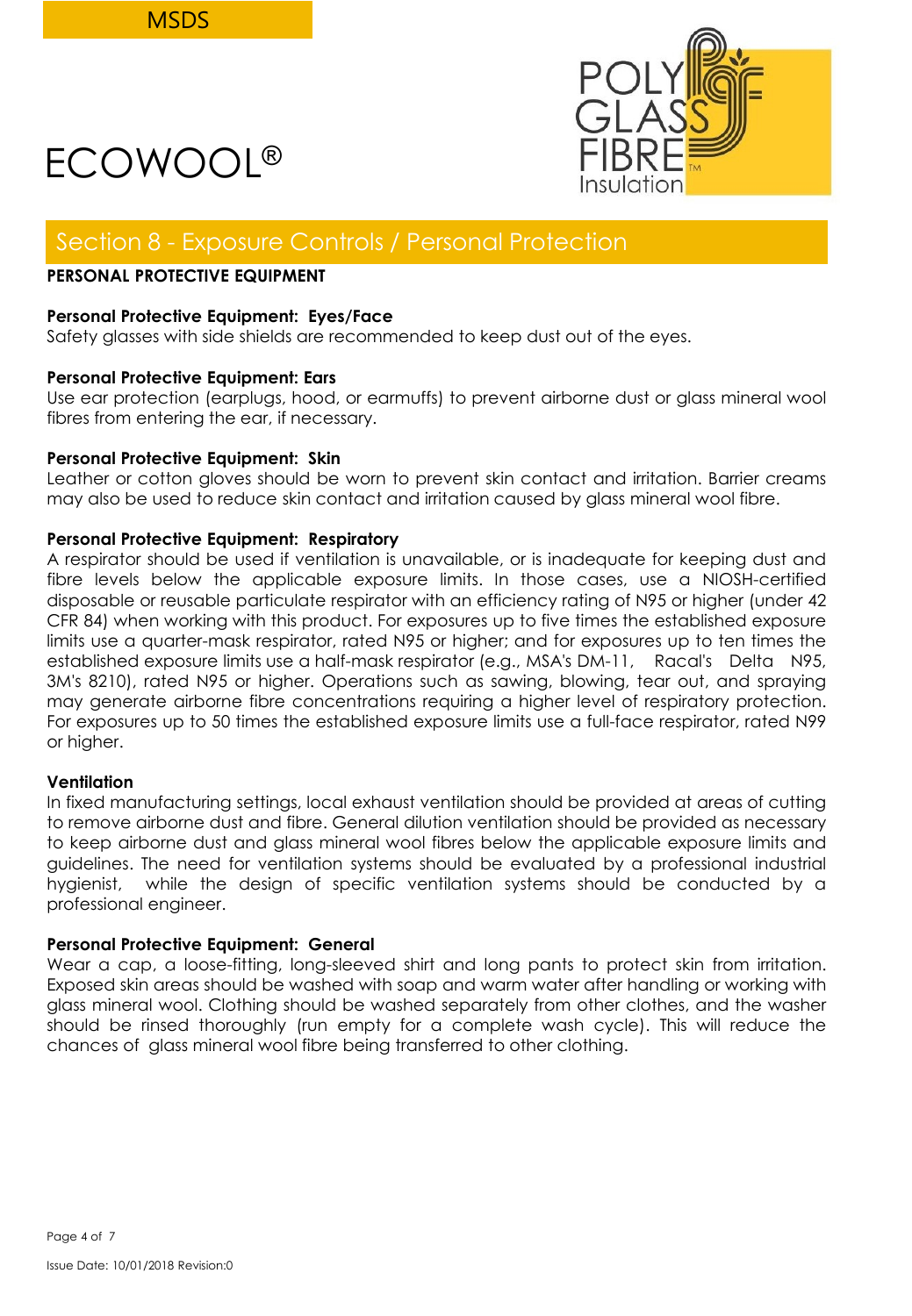

### Section 9 - Physical & Chemical Properties

| Appearance                    | : Light Brown                          |                                         |                                 |
|-------------------------------|----------------------------------------|-----------------------------------------|---------------------------------|
| Odor                          | : No significant odor                  |                                         |                                 |
| <b>Physical State</b>         | $:$ Solid                              | рH                                      | : Not applicable                |
| <b>Vapor Pressure</b>         | : Not applicable                       | <b>Vapor Density</b>                    | : Not applicable                |
| Boiling Point                 | : Not applicable                       | <b>Melting Point</b>                    | : $>704^{\circ}C/1300^{\circ}F$ |
| <b>Solubility (H2O) : Nil</b> |                                        | <b>Specific Gravity</b>                 | : Variable                      |
|                               | <b>Freezing Point : Not applicable</b> | <b>Evaporation Rate: Not applicable</b> |                                 |
| <b>Percent Volatile : 0</b>   |                                        | <b>VOC</b>                              | : Not applicable                |
|                               |                                        |                                         |                                 |

| рH                      | : Not applicable |
|-------------------------|------------------|
| <b>Vapor Density</b>    | : Not applicable |
| <b>Melting Point</b>    | : >704°C/1300°F  |
| <b>Specific Gravity</b> | : Variable       |
| <b>Evaporation Rate</b> | : Not applicable |
| <b>VOC</b>              | : Not applicable |

## Section 10 - Chemical Stability & Reactivity Information

#### **Chemical Stability**

This is a stable material. This product is not reactive.

**Hazardous Decomposition**

None known

### **Hazardous Polymerization**

Will not occur.

## Section 11 - Toxicological Information

### **Acute Toxicity**

A: General Product Information

Dust from this product is a mechanical irritant, which means that it may cause temporary irritation or scratchiness of the throat, and/or itching of the eyes and skin.

### **Carcinogenicity**

### **Component Carcinogenicity**

### **Glass Mineral Wool**

ACGIH: A4 - Not Classifiable as a Human Carcinogen

IARC: Group 3 - Not Classifiable (IARC Monograph 43, 1988; Monograph 81, 2002)

### **Chronic Toxicity**

Glass Mineral Wool: In October 2001, IARC classified glass mineral wool as Group 3, "not classifiable as to its carcinogenicity to humans." The 2001 decision was based on current human and animal research that shows no association between inhalation exposure to dust from glass mineral wool and the development of respiratory disease. This is a reversal of the IARC finding in 1987 of a Group 2B designation (possibly carcinogenic to humans) based on earlier studies in which animals were injected with large quantities of glass mineral wool fibre. NTP and ACGIH have not yet reviewed the IARC reclassification or the most current fibre glass health research; at this time, both agencies continue to classify glass mineral wool based on the earlier animal injection studies.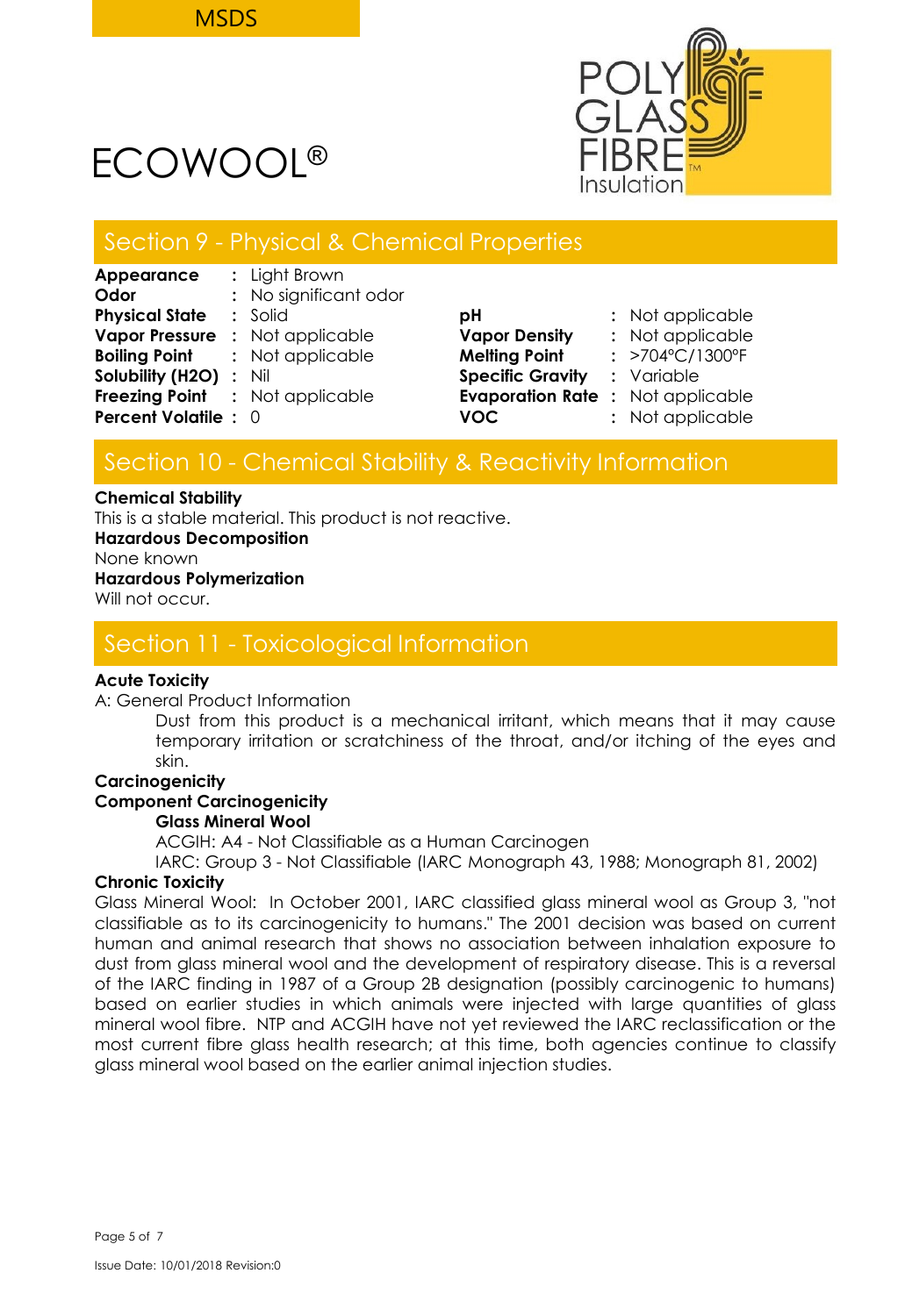

## Section 12 - Ecological Information

### **Ecotoxicity**

### **A: General Product Information**

Neither the raw materials nor the finished product contain any ozone depleting chemicals. This product is not classified as a hazardous air pollutant.

### **B: Component Analysis - Ecotoxicity - Aquatic Toxicity**

No ecotoxicity data are available for this product's components

## Section 13 - Disposal Considerations

### **Waste Number & Descriptions**

### **A: General Product Information**

This product, as supplied, is not regulated as a hazardous waste by any Department of Environmental (DOE). Comply with state and local regulations for disposal. If you are unsure of the regulations, contact your local Public Health Department, or the local office of the DOE.

### **B: Component Waste Numbers**

No DOE Waste Numbers are applicable for this product's components.

**Disposal Instructions**

Dispose of waste material according to State, or Federal Environmental Regulations.

## Section 14 - Transportation Information

**Shipping Name:** This product is not classified as a hazardous material for transport.

## Section 15 - Regulatory information

According to IARC glass (fiberglass) wool is classified as Group 3, "not classifiable as to its carcinogenicity to humans". (In October 2001, the International Agency for Research on Cancer "IARC", part of the World Health Organisation reviewed its 1987 classification of mineral wool fibers and removed them from the list of possible carcinogens).

**Exposure Limits:** Recommended Workplace exposure limit (WEL) to meet country's requirements on the 8 hour time weighted average gravimetric measure.